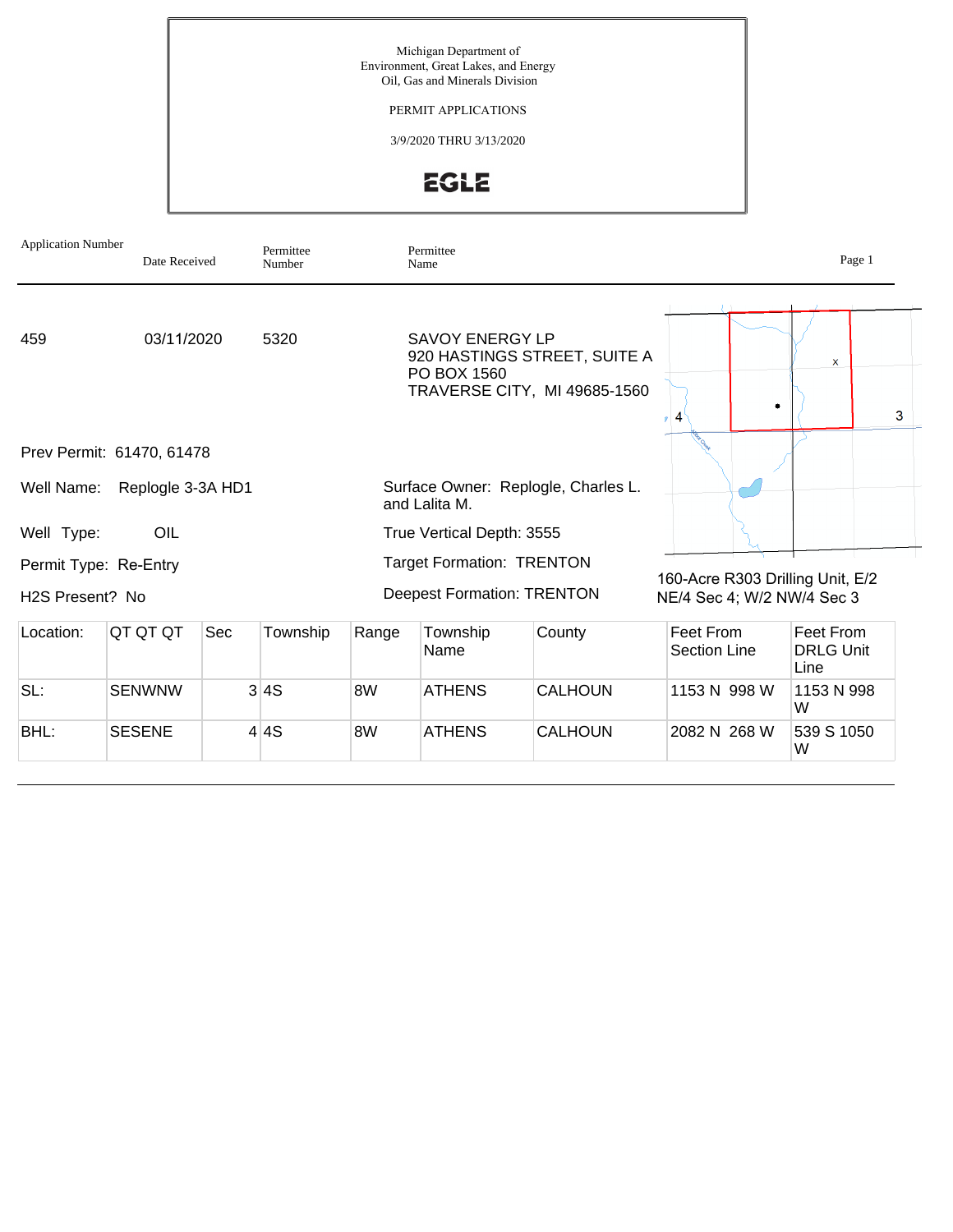Michigan Department of Environment, Great Lakes, and Energy Oil, Gas and Minerals Division

PERMIT APPLICATIONS

3/9/2020 THRU 3/13/2020

EGLE

| <b>Application Number</b>        | Date Received        |     | Permittee<br>Number |       | Permittee<br>Name                                                                                  |        |                             | Page 2                                           |
|----------------------------------|----------------------|-----|---------------------|-------|----------------------------------------------------------------------------------------------------|--------|-----------------------------|--------------------------------------------------|
| 460                              | 03/12/2020           |     | 6361                | LLC   | RIVERSIDE ENERGY MICHIGAN<br>10691 EAST CARTER ROAD<br><b>SUITE 201</b><br>TRAVERSE CITY, MI 49684 |        |                             | ٠                                                |
| Prev Permit: 55813<br>Well Name: | <b>BURNETT A3-18</b> |     |                     |       | Surface Owner: DARWON A. &                                                                         |        | T30NR06W                    | 12<br>Eddy Schoo<br>Eddy School                  |
|                                  |                      |     |                     |       | YVONNE J BURNETT & WALTER<br>E. BURNETT                                                            |        | $\mathcal O$                |                                                  |
| Well Type:                       | COI (CO2 Injection)  |     |                     |       | True Vertical Depth: 1300                                                                          |        |                             | $\mathcal{L}$<br><b>Starks</b><br>Starks<br>╱╧┶┈ |
| Permit Type: Convert             |                      |     |                     |       | <b>Target Formation: ANTRIM</b>                                                                    |        |                             |                                                  |
| H <sub>2</sub> S Present? No     |                      |     |                     |       | <b>Deepest Formation: TRAVERSE</b><br><b>LIMESTONE</b>                                             |        | Chestonia / Kearney CO2 USP |                                                  |
| Location:                        | QT QT QT             | Sec | Township            | Range | Township<br>Name                                                                                   | County | Feet From<br>Saction Lina   | Feet From<br><b>DRIG</b> LInit                   |

| LUCQUUI. | <u>WI WI WI</u> | 00 U | <b>I UWIISIII</b> U | <b>INALIYE</b> | <b>I UWIISIII</b> U<br>Name | <b>CUULILY</b> | <u>I GEL I IVIII</u><br>Section Line | <b>CCLIUTI</b><br><b>DRLG Unit</b><br>Line |
|----------|-----------------|------|---------------------|----------------|-----------------------------|----------------|--------------------------------------|--------------------------------------------|
| SL:      | <b>NWNWNE</b>   |      | 18 30 N             | 6W             | <b>CHESTONIA</b>            | ANTRIM         | 557 N 2482 E                         |                                            |
| BHL:     | <b>NWNWNE</b>   |      | 18 30 N             | 6W             | <b>CHESTONIA</b>            | <b>ANTRIM</b>  | 557 N 2482 E                         |                                            |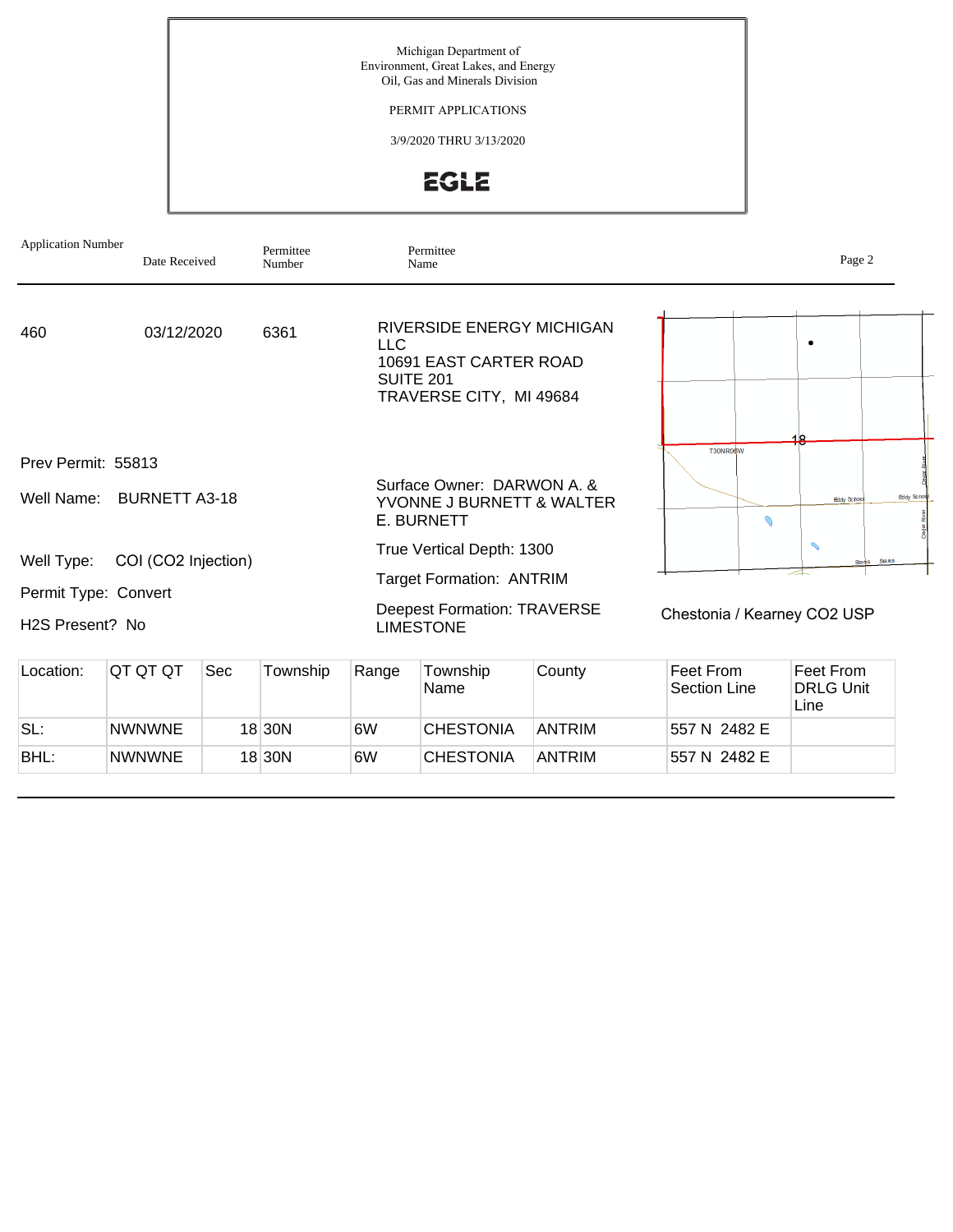|                       |                                 |           |          | Michigan Department of<br>PERMIT LIST  | Environment, Great Lakes, and Energy<br>Oil, Gas and Minerals Division                                                     |                |           |                                      |                                       |
|-----------------------|---------------------------------|-----------|----------|----------------------------------------|----------------------------------------------------------------------------------------------------------------------------|----------------|-----------|--------------------------------------|---------------------------------------|
|                       |                                 |           |          | 3/9/2020 THRU 3/13/2020<br><b>EGLE</b> |                                                                                                                            |                |           |                                      |                                       |
|                       |                                 | Permittee |          | Permittee                              |                                                                                                                            |                |           |                                      |                                       |
| Permit Number         | <b>Issue Date</b>               | Number    |          | Name                                   |                                                                                                                            |                |           | Page 1                               |                                       |
| 61478                 | 3/9/2020                        | 5320      |          | PO BOX 1560                            | <b>SAVOY ENERGY LP</b><br>920 HASTINGS STREET, SUITE A<br>TRAVERSE CITY, MI 49685-1560                                     |                |           | x                                    |                                       |
|                       | API Well No: 21-025-62018-01-00 |           |          |                                        |                                                                                                                            |                |           | 3<br>M                               |                                       |
| Prev Permit: 61470    |                                 |           |          |                                        | Surface Owner: Replogle, Charles L.                                                                                        |                |           |                                      |                                       |
| Well Name:            | REPLOGLE 3-3A                   |           |          | and Lalita M.                          |                                                                                                                            |                |           |                                      |                                       |
| Well Type:            | Oil Well                        |           |          |                                        | True Vertical Depth: 4000FT<br><b>Target Formation: TRENTON-BLACK</b>                                                      |                |           |                                      |                                       |
| Permit Type: Re-entry |                                 |           |          | <b>RIVER</b>                           |                                                                                                                            |                |           |                                      |                                       |
| H2S Present? No       |                                 |           |          | <b>CHIEN</b>                           | Deepest Formation: PRAIRIE DU                                                                                              |                | Section 3 | 80-Acre R303 Drilling Unit, W/2 NW/4 |                                       |
| Location:             | QT QT QT                        | Sec       | Township | Range                                  | Township<br>Name                                                                                                           | County         |           | Feet From<br><b>Section Line</b>     | Feet From<br><b>DRLG Unit</b><br>Line |
| SL:                   | <b>SENWNW</b>                   |           | 3 4S     | 8W                                     | <b>ATHENS</b>                                                                                                              | <b>CALHOUN</b> |           | 1153 N 998 W                         |                                       |
| BHL:                  | <b>NESWNW</b>                   |           | 3 4S     | 8W                                     | <b>ATHENS</b>                                                                                                              | <b>CALHOUN</b> |           | 1926 N 977 W                         | 668 S 352 E                           |
| 61479                 | 3/10/2020                       | 6498      |          |                                        | WOLVERINE GAS AND OIL<br><b>COMPANY OF MICHIGAN LLC</b><br>ONE RIVERFRONT PLAZA<br>55 CAMPAU, NW<br>GRAND RAPIDS, MI 49503 |                |           |                                      |                                       |
|                       | API Well No: 21-077-62026-00-00 |           |          |                                        |                                                                                                                            |                |           | TO 3 SROP W                          |                                       |
| Prev Permit:          |                                 |           |          |                                        |                                                                                                                            |                |           |                                      |                                       |
| Well Name:            | Metty 8-1                       |           | Metty    |                                        | Surface Owner: Duane and Marilyn                                                                                           |                |           |                                      | €                                     |
| Well Type:            | Oil Well                        |           |          |                                        | True Vertical Depth: 3930FT                                                                                                |                |           |                                      |                                       |
| Permit Type: Drill    |                                 |           |          |                                        | <b>Target Formation: TRENTON</b>                                                                                           |                |           | 80-Acre R303 Drilling Unit, S/2 SW/4 |                                       |
| H2S Present? Yes      |                                 |           |          |                                        | Deepest Formation: GLENWOOD                                                                                                |                | Section 8 |                                      |                                       |

| Location: | IQT QT QT     | Sec | Township | Range | Township<br>Name | County           | ∣Feet From<br>Section Line | Feet From<br>DRLG Unit<br>Line |
|-----------|---------------|-----|----------|-------|------------------|------------------|----------------------------|--------------------------------|
| SL:       | <b>SWSESW</b> |     | 8 3 S    | 9W    | <b>CLIMAX</b>    | KALAMAZOO        | 570 S 1553 W               |                                |
| BHL:      | <b>SWSESW</b> |     | 8 3 S    | 9W    | <b>CLIMAX</b>    | <b>KALAMAZOO</b> | 570 S 1553 W               | 570 S 1094 E                   |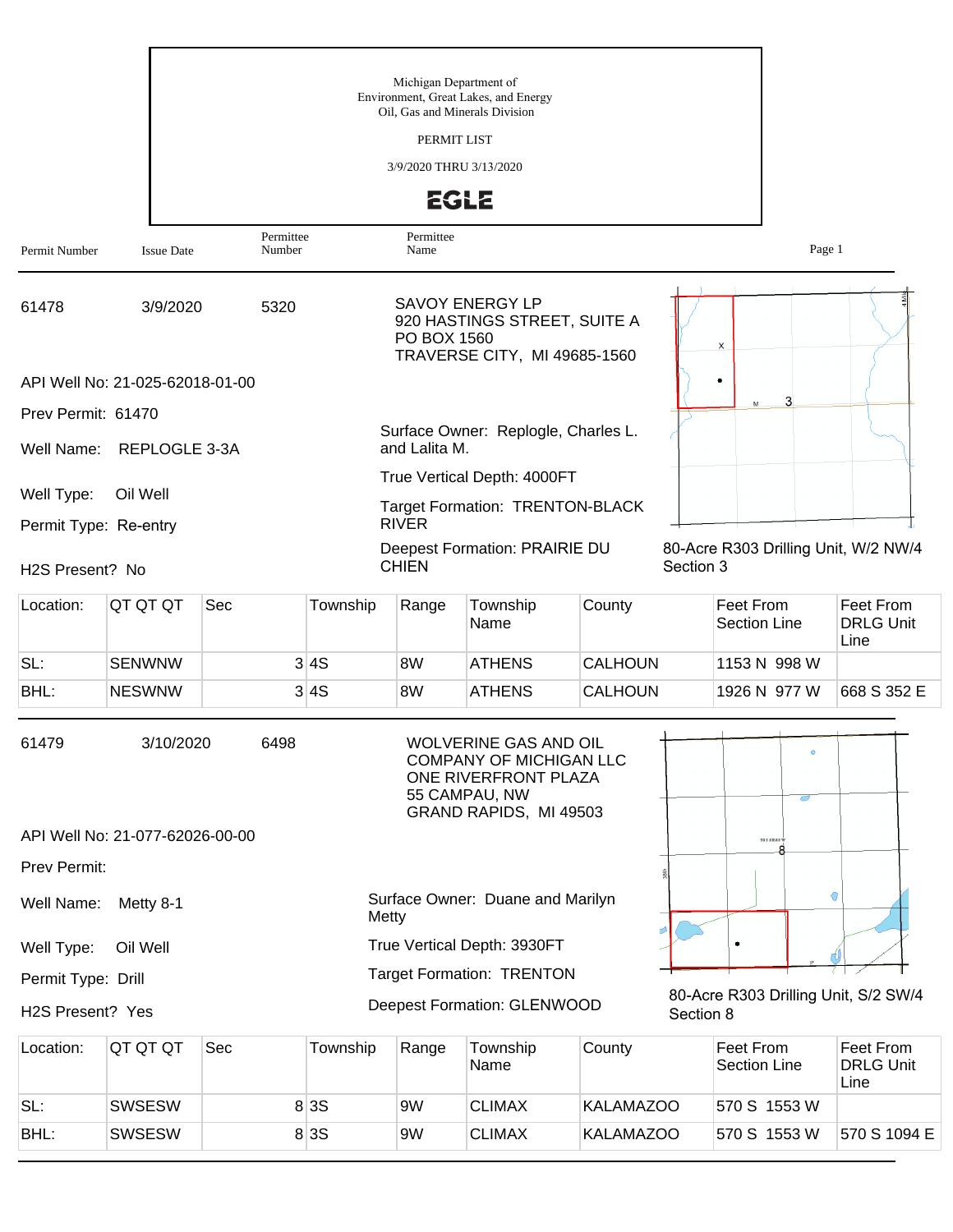Environment, Great Lakes, and Energy

Oil, Gas and Minerals Division

Updated Permits

3/9/2020 THRU 3/13/2020

## **EGLE**

Permit Number Permittee Number Permittee<br>Name Name Page 1

### **PLUGGING INSTRUCTIONS ISSUED:**

15073 5951 PAN GAS STORAGE LLC DBA SOUTHWEST GAS 1300 MAIN STREET HOUSTON, TX 77002

API Well Number: 21-093-15073-01-00

Well Name: RICHARDS, P E COMM 1

Plug Inst. Issue Date: 2/27/2020

| Location | <b>JOT OT OT</b> | <b>Sec</b> Township | Range | Township Name | County            | Feet From Section<br>Line | <b>Feet From DRLG</b><br>Unit |
|----------|------------------|---------------------|-------|---------------|-------------------|---------------------------|-------------------------------|
| SL:      | <b>NWSESE</b>    | 612N                | 5E    | l GENOA       | <b>LIVINGSTON</b> | 1174 S 1321 E             |                               |
| BHL:     | <b>NWSESE</b>    | 612N                | 5E    | <b>GENOA</b>  | <b>LIVINGSTON</b> | 1174 S 1321 E             |                               |

Comment: App to P&A expires on 2/27/21

61033 7682

TURTLE RIVER ENERGY LLC 3243 ROUGE RIVER

BELMONT, MI 49306

API Well Number: 21-101-30526-01-00

Well Name: MILLER ET AL 2-30A

Plug Inst. Issue Date: 3/5/2020

| Location | <b>OT OT OT</b> | <b>Sec</b> Township | Range | Township Name   | County           | <b>Feet From Section</b><br>Line | <b>Feet From DRLG</b><br>l Unit |
|----------|-----------------|---------------------|-------|-----------------|------------------|----------------------------------|---------------------------------|
| ISL:     | <b>INWNESE</b>  | $30$  22N           | 16W   | I MANISTEE      | <b>IMANISTEE</b> | 2452 S 696 E                     | 1144 S 618 W                    |
| IBHL:    | <b>INWNESE</b>  | 30 <sub>122N</sub>  | 16W   | <b>MANISTEE</b> | <b>IMANISTEE</b> | 2452 S 696 E                     | 1144 S 618 W                    |

Comment: App to P&A expires 3/5/21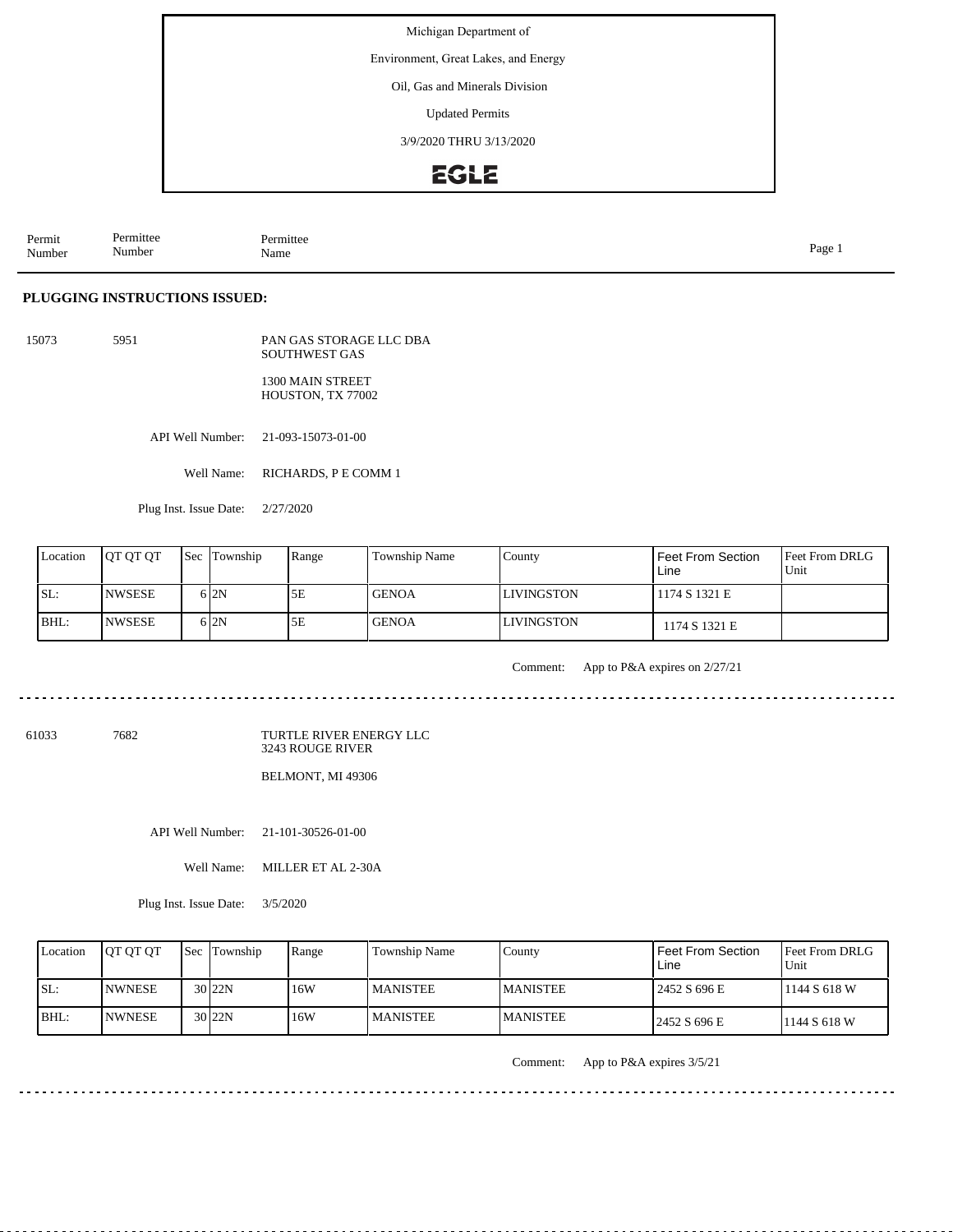Environment, Great Lakes, and Energy

Oil, Gas and Minerals Division

Updated Permits

3/9/2020 THRU 3/13/2020

## EGLE

| Permit<br>Number | Permittee<br>Number                                                   | Permittee<br>Name                             |               |                   |                   | Page 2                        |
|------------------|-----------------------------------------------------------------------|-----------------------------------------------|---------------|-------------------|-------------------|-------------------------------|
|                  |                                                                       |                                               |               |                   |                   |                               |
| 35357            | 5095                                                                  | <b>OMIMEX ENERGY INC</b>                      |               |                   |                   |                               |
|                  |                                                                       | 7950 JOHN T. WHITE ROAD<br>FT WORTH, TX 76120 |               |                   |                   |                               |
|                  |                                                                       |                                               |               |                   |                   |                               |
|                  | API Well Number:                                                      | 21-127-35357-00-00                            |               |                   |                   |                               |
|                  | Well Name:                                                            | <b>SCHULTZ UNIT 2-22</b>                      |               |                   |                   |                               |
|                  | Plug Inst. Issue Date:                                                | 1/24/2020                                     |               |                   |                   |                               |
|                  |                                                                       |                                               |               |                   |                   |                               |
| I occion         | $\epsilon$ $\epsilon$ $\epsilon$ $\epsilon$ $\epsilon$<br>$\ln$ ot ot | $D$ anga                                      | Township Name | $C_{\text{unit}}$ | Foot From Soction | $E_{\text{out}}$ Erom DPI $G$ |

| Location | <b>IOT OT OT</b> | <b>Sec</b> Township | Range | Township Name | County         | <b>Feet From Section</b><br>Line | <b>IFeet From DRLG</b><br>Unit |
|----------|------------------|---------------------|-------|---------------|----------------|----------------------------------|--------------------------------|
| ISL:     | <b>INWSENE</b>   | 22114N              | 18W   | <b>BENONA</b> | <b>IOCEANA</b> | 866 S 770 E                      | 1460 N 770 E                   |
| BHL:     | <b>INWSENE</b>   | 22114N              | 18W   | <b>BENONA</b> | <b>OCEANA</b>  | 1780 N 770 E                     | 460 N 770 E                    |

<u>. . . . . . . . .</u>

Comment: App to P&A expires 1/24/21

. . . . . . . . . . . . . . . . . .

<u>. . . . . . . . . . . . . . .</u>

 $\frac{1}{2}$ 

40905 5095

OMIMEX ENERGY INC

### 7950 JOHN T. WHITE ROAD FT WORTH, TX 76120

API Well Number: 21-127-40905-00-00

Well Name: BAILLY 1-24

Plug Inst. Issue Date: 1/24/2020

| Location | <b>IOT OT OT</b> | <b>Sec Township</b> | Range | <b>Township Name</b> | County         | <b>Feet From Section</b><br>Line | <b>Feet From DRLG</b><br>Unit |
|----------|------------------|---------------------|-------|----------------------|----------------|----------------------------------|-------------------------------|
| SL:      | <b>INWSESE</b>   | 24115N              | 18W   | l GOLDEN             | <b>IOCEANA</b> | 731 S 853 E                      | 1731 S 477 W                  |
| IBHL:    | <b>INWSESE</b>   | 24 15N              | 18W   | <b>GOLDEN</b>        | <b>OCEANA</b>  | 731 S 853 E                      | 731 S 477 W                   |

Comment: App to P&A expires 1/24/21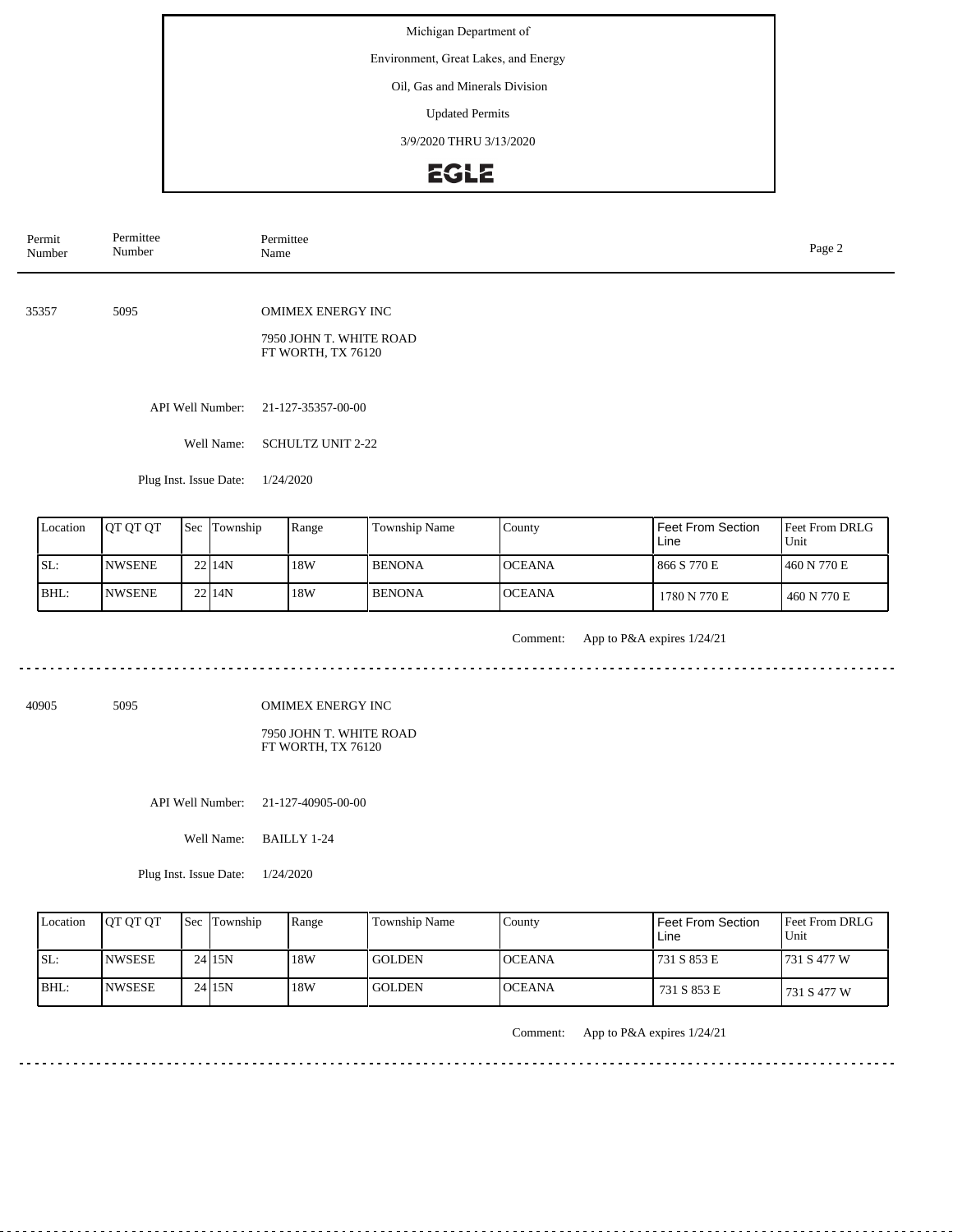Environment, Great Lakes, and Energy

Oil, Gas and Minerals Division

Updated Permits

3/9/2020 THRU 3/13/2020

## EGLE

| Permit<br>Number | $\sim$<br>ermittee<br>$\sim$ $\sim$<br>Number<br>-------- | " rmittee<br>Name | Page |
|------------------|-----------------------------------------------------------|-------------------|------|
|                  |                                                           |                   |      |

### **RECORD OF WELL PLUGGING:**

| 49112 | 4745 | BELDEN AND BLAKE CORP DBA<br>WARD LAKE ENERGY |
|-------|------|-----------------------------------------------|
|       |      | 685 EAST M-32 SUITE 201<br>GAYLORD, MI 49735  |

API Well Number: 21-009-49112-00-00

Well Name: KITCHEN A1-17SWD

Plugging Date: 11/30/2017

| Location | <b>IOT OT OT</b> | <b>Sec</b> | Township | Range | Township Name    | County        | <b>Feet From Section</b><br>Line | <b>Feet From DRLG</b><br>l Unit |
|----------|------------------|------------|----------|-------|------------------|---------------|----------------------------------|---------------------------------|
| SL:      | <b>NWNWNW</b>    |            | 17 I29N  | ا 5W  | <b>MANCELONA</b> | <b>ANTRIM</b> | 130 N 130 W                      |                                 |
| BHL:     | INWNWNW          |            | !7 29N   | 5W    | <b>MANCELONA</b> | <b>ANTRIM</b> | 130 N 130 W                      |                                 |

 $-$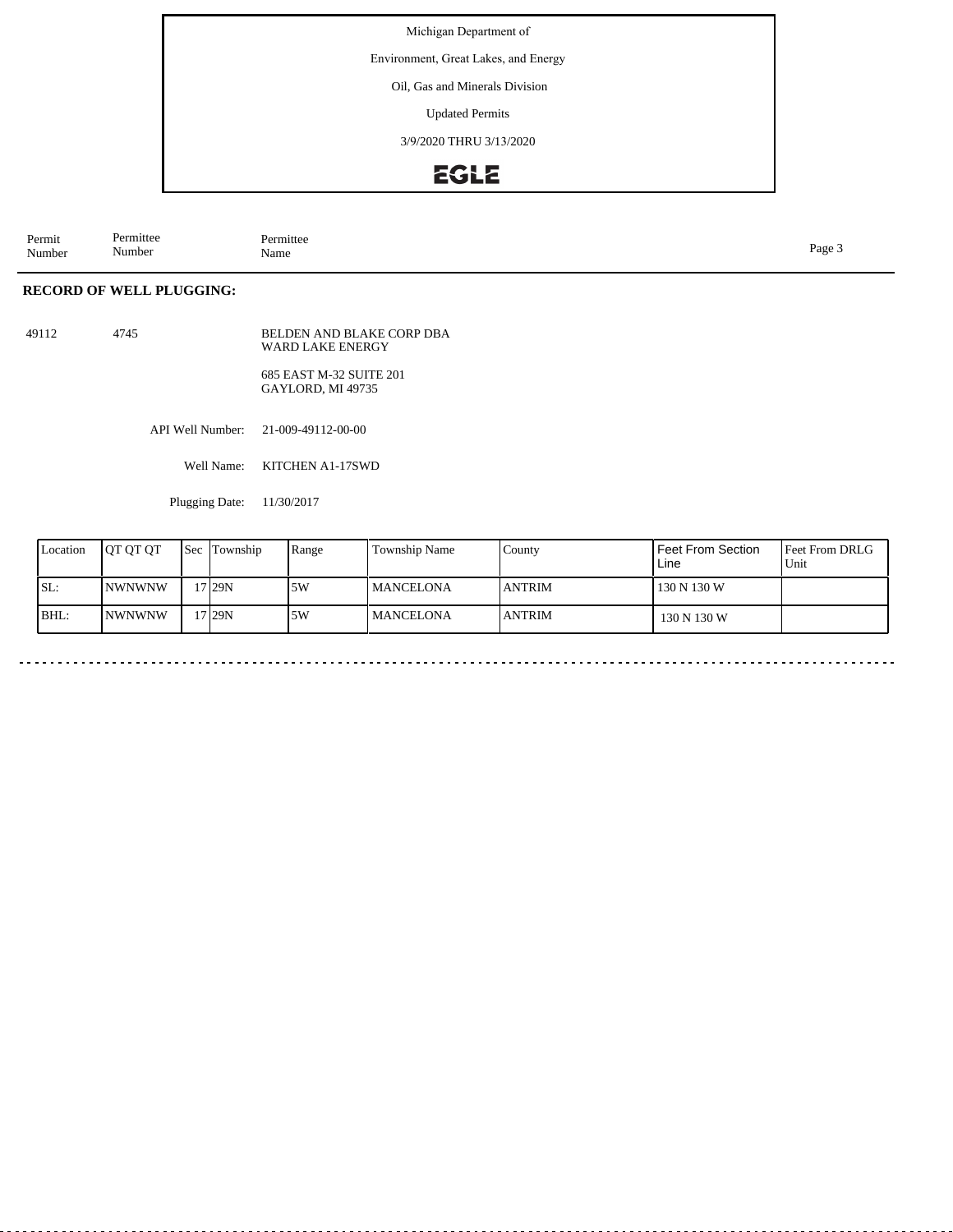Environment, Great Lakes, and Energy

Oil, Gas and Minerals Division

Updated Permits

3/9/2020 THRU 3/13/2020

## EGLE

Permit Number Permittee Number Permittee<br>Name Name Page 4

### **APPLICATIONS TO CHANGE WELL STATUS:**

61447 5320

SAVOY ENERGY LP 920 HASTINGS STREET, SUITE A PO BOX 1560 TRAVERSE CITY, MI 49685-1560

API Well Number: 21-025-62015-00-00

Well Name: RENSHAW 1-24

Approval Date: 11/17/2019

| Location | <b>IOT OT OT</b> | l Sec     | Township | Range | Township Name | County           | Feet From Section<br>Line | <b>Feet From DRLG</b><br>Unit |
|----------|------------------|-----------|----------|-------|---------------|------------------|---------------------------|-------------------------------|
| SL:      | <b>SENESW</b>    | 24 I 4 S  |          | 8W    | <b>ATHENS</b> | ICALHOUN         | 1647 S 2587 W             |                               |
| BHL:     | <b>ISENESW</b>   | $24$ $4S$ |          | 8W    | <b>ATHENS</b> | <b>I</b> CALHOUN | 1647 S 2587 W             | 1331 S 600 W                  |

Proposed Rework: ACOWS to Plugback Comment: ACOWS to plugback and kick 1-24A under new permit.

. . . . . . . . . . . . . .

 $1.1.1.1.1$ 

12821 491

CONSUMERS ENERGY CO

#### 1945 W PARNALL RD JACKSON, MI 49201

API Well Number: 21-035-12821-00-00

Well Name: MICHIGAN GAS STORAGE CO 239

Approval Date: 3/9/2020

| Location | <b>OT OT OT</b> | <b>Sec Township</b> | Range | Township Name | County        | Feet From Section<br>Line | Feet From DRLG<br>Unit |
|----------|-----------------|---------------------|-------|---------------|---------------|---------------------------|------------------------|
| ISL:     | <b>CNSWSE</b>   | 20 <sub>20</sub> N  | 16W   | l winterfield | ICLARE.       | 660 S 660 W               |                        |
| BHL:     | <b>CNSWSE</b>   | 20 <sub>20</sub> N  | 16W   | l winterfield | <b>ICLARE</b> | 660 S 660 W               |                        |

ACOWS to Underream Open Hole

Proposed Rework: ACOWs to log, underream, set tubing, and return well to service. Log types not reported.